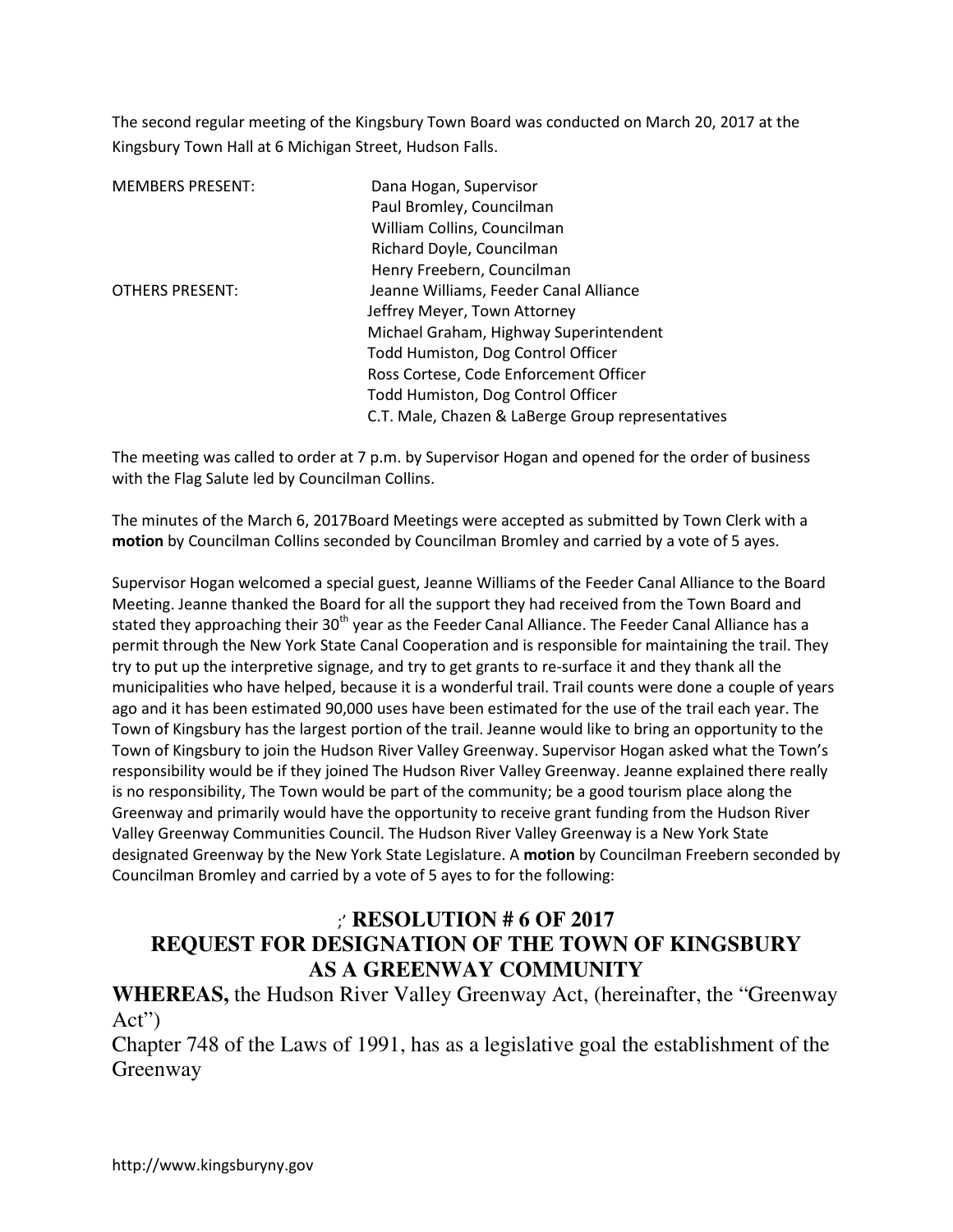Compact, a process for voluntary regional cooperation and decision-making among the

communities of the Hudson River Valley, and

**WHEREAS**, the process and programs that will comprise the Compact are under development, and

**WHEREAS**, communities may participate in the initiation and implementation of the

compact process, and

**WHEREAS**, the Town of Kingsbury is situated in the Greenway area as it was officially designated in the Greenway Act, and

**WHEREAS**, the Greenway Act permits the Hudson River Valley Greenway **Communities** 

Council (hereinafter the "Council"), and the Greenway Conservancy for the Hudson River

Valley, Inc. (hereinafter the "Conservancy") to assist communities in developing local

planning and projects related to the five criteria contained in the Greenway Act: natural and

cultural resource protection, regional planning, economic development (including tourism,

agriculture and urban redevelopment), enhancing public access to the Hudson River and

heritage and environmental education, and

**WHEREAS**, communities can become eligible to receive technical and financial assistance

from the Greenway, and

**WHEREAS**, community participation in the Greenway planning process is voluntary, and

**WHEREAS**, the Greenway Act does not supersede or change the powers that the State has

previously granted municipal governments under the New York State Constitution, the

Municipal Home Rule Law or pursuant to the various municipal enabling acts, and **-2-** 

# **NOW THEREFORE BE IT RESOLVED AS FOLLOWS:**

The Kingsbury Town Board supports the criteria contained in the Greenway Act and the process by which the Compact will be achieved, and

The Kingsbury Town Board endorses the

designation of the Town of Kingsbury by the Greenway Council and Conservancy as a *Greenway Community*.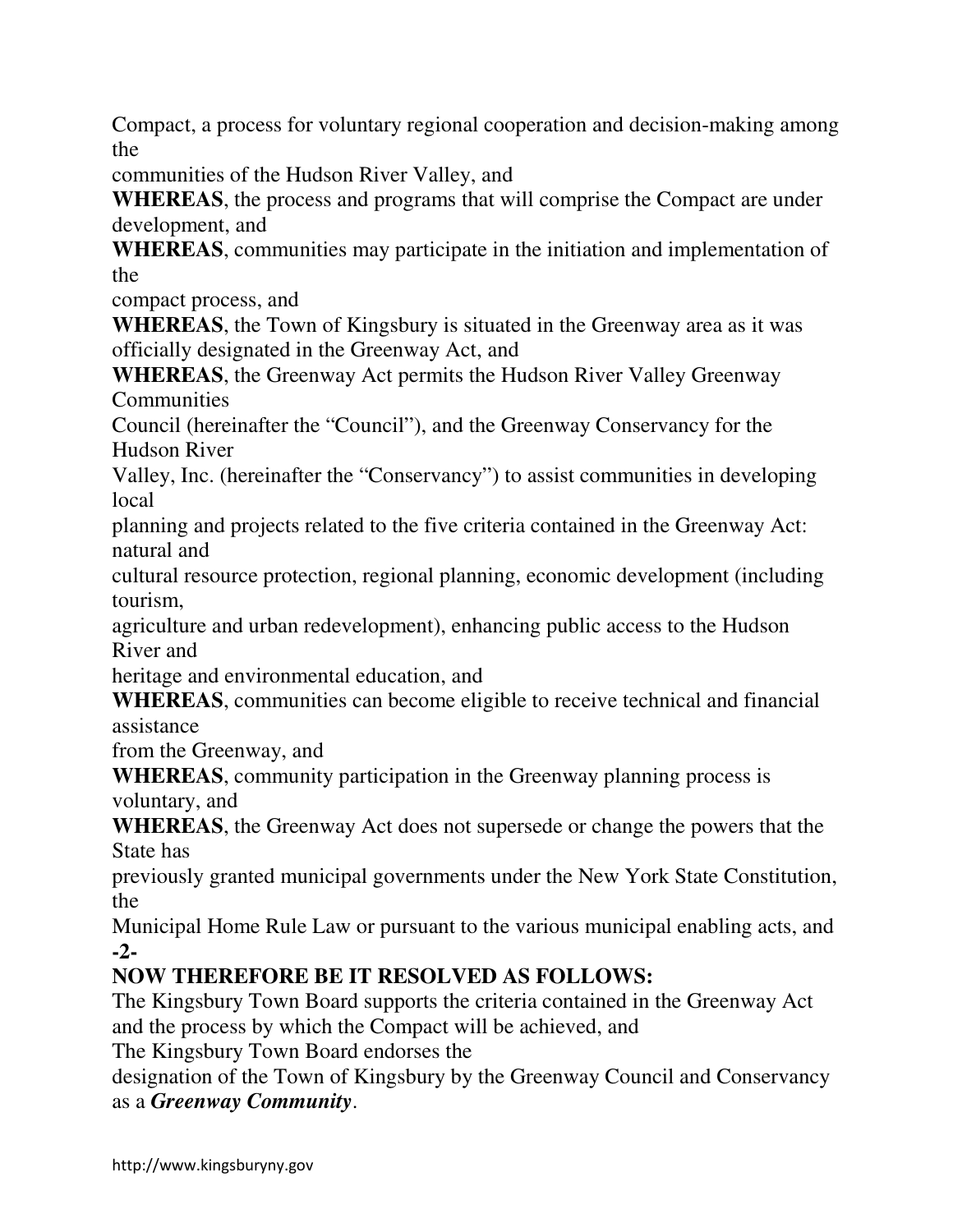MOTION MADE BY: Councilman Freebern SECONDED BY: Councilman Bromley ROLL CALL:

Supervisor Hogan – Aye Councilman Bromley – Aye Councilman Collins – Aye Councilman Doyle – Aye Councilman Freebern – Aye

APPROVED BY: Supervisor Dana Hogan DATE: March 20, 2017

Jeanne Williams would also like the Board to consider a second resolution to be a part of the community of the Lakes to Locks Passage Community. A **motion** by Councilman Freebern seconded by Councilman Bromley and carried by a vote of 5 ayes for the following:

## **RESOLUTION #7 OF 2017 LAKES TO LOCKS PASSAGE COMMUNITY RESOLUTION**

WHEREAS, Lakes to Locks Passage was created through a grassroots planning process, resulting in New York State Byway designation in 2002, and

WHEREAS, Lakes to Locks Passage applied for, and received, designation by the Federal Highway Administration as an All-American Road in 2002; and

WHEREAS, Lakes to Locks Passage, Inc., is a 501c3, not-for-profit corporation with the mission to further the appreciation, recognition, stewardship and revitalization of the natural, cultural, recreational and historic assets of the communities along the interconnected waterway of the upper Hudson River, Champlain Canal, Lake George, Lake Champlain, Chambly Canal and Richelieu River; and

WHEREAS, Lakes to Locks Passage consists of four sub-regions - Champlain Canal, Lake George, Lake Champlain, Richelieu Valley - to recognize the "geographical sense of place" and the grassroots planning process to develop the policy, program, and product of the organization; and

WHEREAS, the vision of Lakes to Locks Passage, Inc. is of public, private and non-profit organizations working together to balance the scenic, historic, natural, cultural, recreational, and working landscape resources in harmony with community revitalization; and

WHEREAS, Lakes to Locks Passage strives to unify the region's historic, cultural, natural and recreational resources to establish a world-class destination for national and international travelers; and

WHEREAS, Lakes to Locks Passage promotes The Byway as "a great place to live, establish a business, invest public resources, and to visit" to national and international markets; and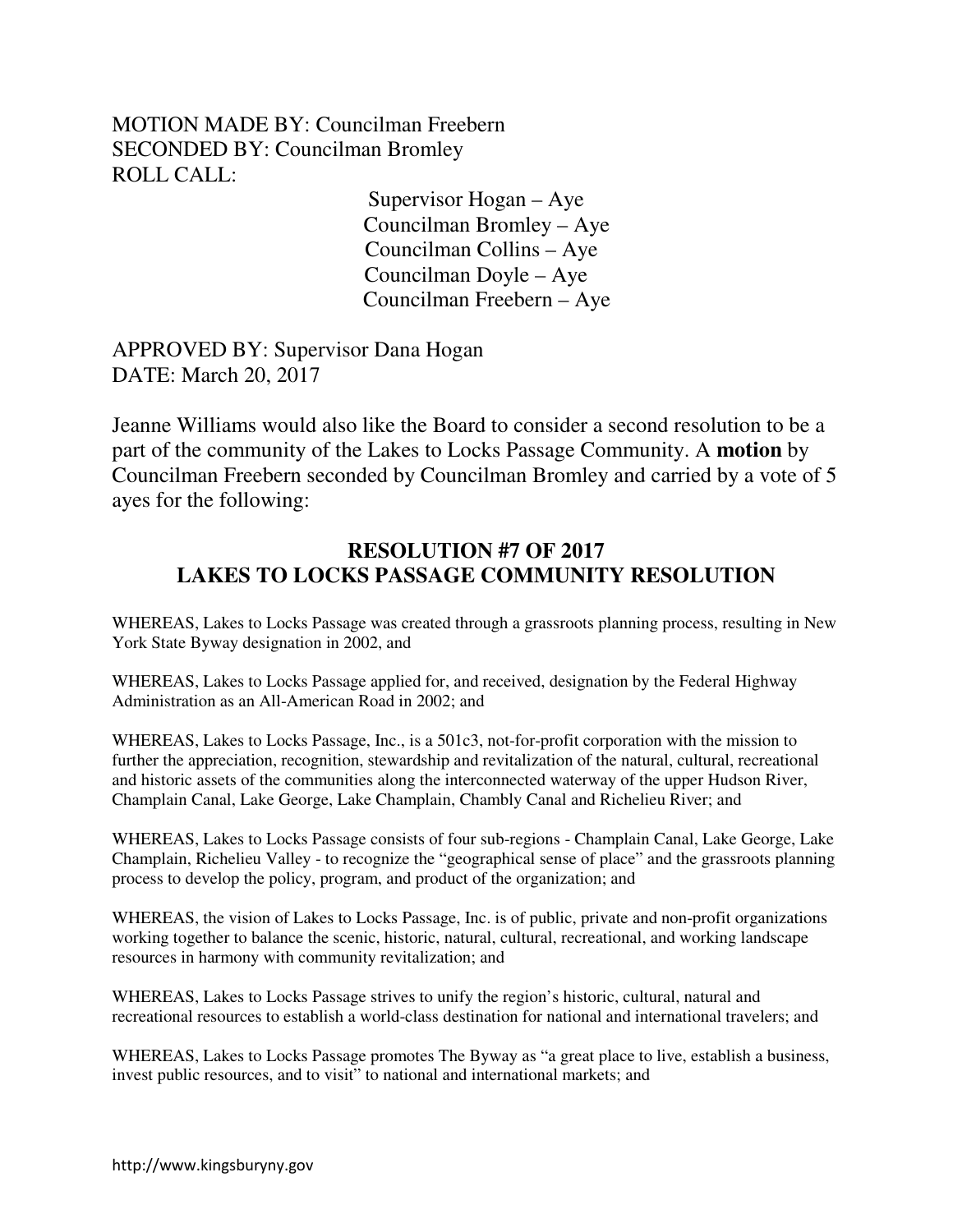WHEREAS, Lakes to Locks Passage, Inc. has established a working relationship with communities in the Richelieu Valley of Quebec through a 2005 Memorandum of Understanding with the CRE Montérégie Est in Quebec to implement cross-border tourism promotion; and

WHEREAS, Lakes to Locks Passage has brought the byway communities opportunities for funding community revitalization and quality-of-life improvements through the Federal Highway Administration's National Scenic Byway Program and the Transportation Enhancements Program, as well as numerous other public and private funding sources; and

WHEREAS, further implementation of the initiatives of Lakes to Locks Passage requires on-going support and commitment at the grassroots level;

**NOW THERFORE BE IT RESOLVED**, that the Town of Kingsbury recognizes that Lakes to Locks Passage, Inc. has come into existence with the purpose and ability to plan and carry out projects and programs to benefit the communities of the Lake Champlain, Lake George, and Champlain Canal regions;

**BE IT FURTHER RESOLVED**, that the Town of Kingsbury will benefit as a supporter of Lakes to Locks Passage, and as a Lakes to Locks Passage Waypoint Community will participate in the planning, implementation and promotion of Lakes to Locks Passage initiatives to the furthest extent possible.

#### **DATE March 20, 2017 SIGNED: Dana Hogan, Town Supervisor**

LEGAL UPDATE;

Attorney Meyer would like to discuss matters concerning Lock 8 Way in an executive session.

#### SUPERVISOR REPORT:

Supervisor Hogan reported Stephanie Rizzi of Fact Animal Rescue would like to open open a spay & neuter program for feral cats in Washington County. Rizzi is requesting \$10,000.00, The Washington County Towns have been asked if they would like to fund the program. Supervisor Hogan has already received negative feedback. Dog Control Offficer Todd Humiston commented there would be no guarantee that the Town's contribution would be spent in our Town and felt a voucher program would be more effective. Humiston also stated there should be some identifying mark to indicate the cat had been spayed or neutered; such as a nip on the ear. Humiston commented there was a vet in Washington County that would spay or neuter at the cost of \$25.00 to \$60.00 per animal; Fact Animal Rescue would charge \$72.00 per animal. Humiston feels the County should seek other options more beneficial to the community and to each Town. The Board decided there was no interest in participating in the program.

A **motion** by Councilman Freebern seconded by Councilman Collins and carried by a vote of 5 ayes giving permission to Comptroller Mary Ordway to attend Finance School on May 11, 2017 at the cost of \$200.00 plus mileage.

Supervisor Hogan reported a gathering for Water Superintendent Jim Chase's Mom, who had recently passed away, would be held on Saturday March 25, 2017 from 4pm to 8pm at the Kingsbury Fire House on Burgoyne Avenue.

Town Clerk submitted the following report to the Board:

TO: Supervisor Hogan Councilman: Bromley, Collins, Doyle & Freebern